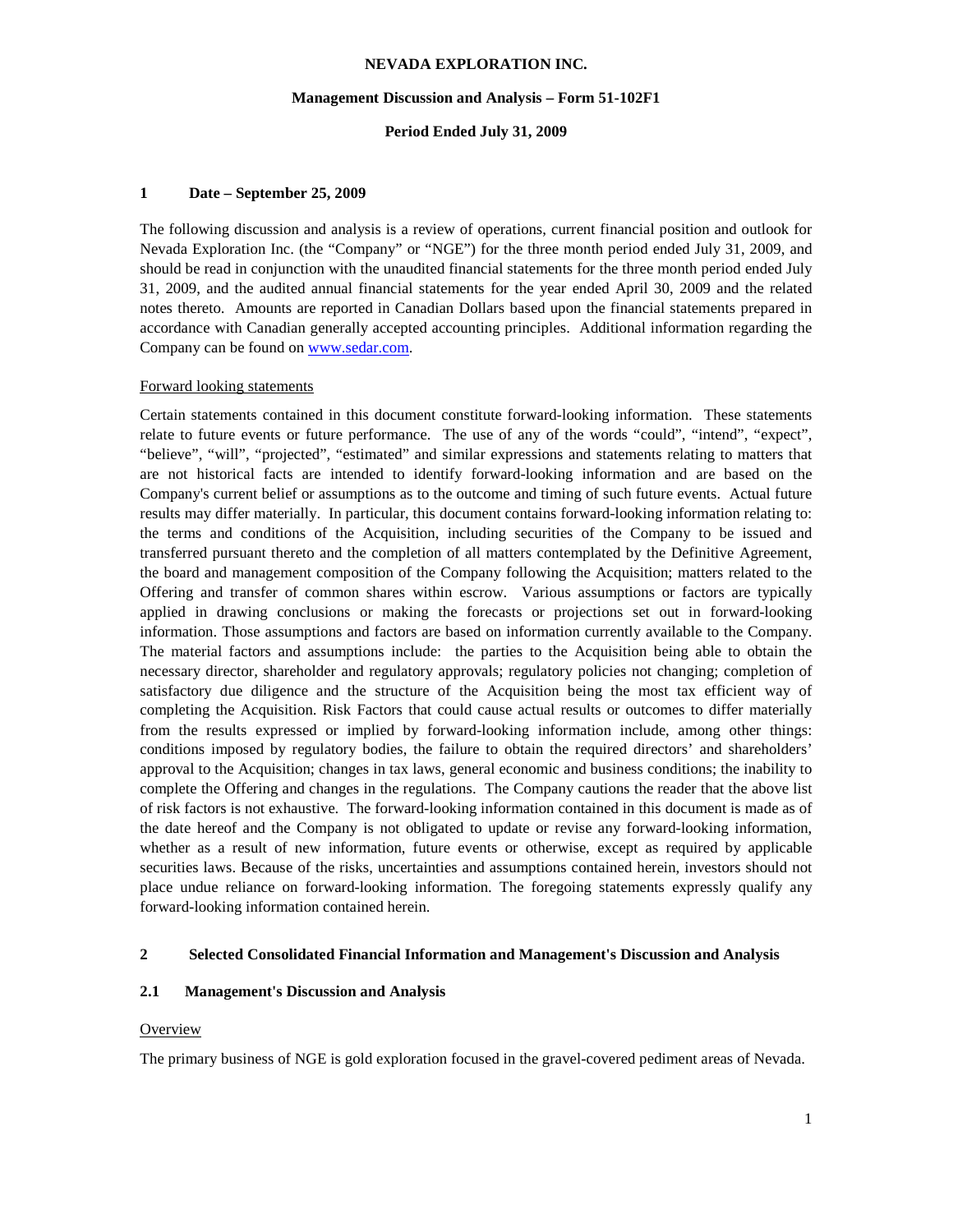## **Management Discussion and Analysis – Form 51-102F1**

# **Period Ended July 31, 2009**

When groundwater flows near a concealed gold deposit it retains a chemical 'memory' or 'fingerprint' of such an encounter and creates a unique kind of water chemical 'scent'. NGE uses innovative proprietary groundwater technology to identify and follow the water chemical 'scent' back up-stream to search for its potentially gold-bearing bedrock source. The use of groundwater chemistry allows the Company to identify high quality exploration properties for a relatively small investment when compared to other traditional exploration techniques.

The Company's results to date have been encouraging and Management believes that NGE has created significant value with its water chemistry exploration program and eleven properties. To continue to identify new prospects, acquire more land, delineate additional targets, and advance its properties, NGE requires additional financing and/or exploration partners. NGE is actively looking at ways to advance its exploration program while balancing both shareholder risk and dilution in an environment of financial uncertainty. NGE is committed to the continued development of its groundwater chemistry exploration program. To preserve capital, NGE has stopped all drilling, and has minimized field and office staff. NGE has begun and continues to be in discussion with interested joint venture and royalty partners to advance NGE's current portfolio of high quality gold exploration projects.

Significant events for the three month period ended July 31, 2009, and through the date of this report are:

- 1 On June 8, 2009, NGE announced an Exploration and Option to Joint Venture Agreement ("Agreement") with International Enexco Ltd. ("Enexco") (TSX-V:IEC) on the Hot Pot Gold Property. The Agreement calls for Enexco to complete a work program that includes 6,000 meters (19,600ft) of drilling over three years to earn a 51% interest in the Property, with the option to earn an additional 19%, for 70% total, by drilling another 3,000 meters (9,800ft) during the fourth year. Enexco's minimum annual work commitment during the first three years is 1,500 meters (4,900ft) of drilling. On July 2, 2009, Enexco began drilling at Hot Pot, and drilling continues.
- 2 On June 15, 2009, NGE announced the addition of 96 new claims (800 hectares) at the Bull Creek Gold Property. The 2008 Phase I drilling results at Bull Creek show that both the alteration intensity and the geochemically anomalous trace-element geochemistry increase from west to east across the property, which suggests that they were sourced from the east. This interpretation is consistent with the detailed air magnetic and gravity geophysics at Bull Creek, which also suggest a fractured, north-south structural zone to the east of the Phase I drill holes. Together, the geochemical, geophysical, and geologic evidence suggested that the source of the anomalous geochemistry in the shallow, hydrothermally altered volcanic bedrock at Bull Creek was located beyond the eastern boundary of NGE's original claim block. Based on this data, NGE increased its land position to fully cover the developing Bull Creek target.
- 3 On September 3, 2009, NGE announced the completion of \$1.1M non-brokered private placement ("Offering"). Pursuant to the Offering, NGE issued 20,995,673 Units at a price of CAD\$0.0525 - each Unit consisted of one common share and one-half of one non-transferable common share purchase warrant. Each whole warrant entitles the holder to purchase one common share at an exercise price of CAD \$0.10 for a period of two years, subject to an accelerated expiry provision.

## *Land Acquisition and Maintenance*

The cost of land acquisition and yearly holding fees requires careful evaluation to insure that NGE only holds land with the highest exploration potential. When NGE decides that the results from groundwater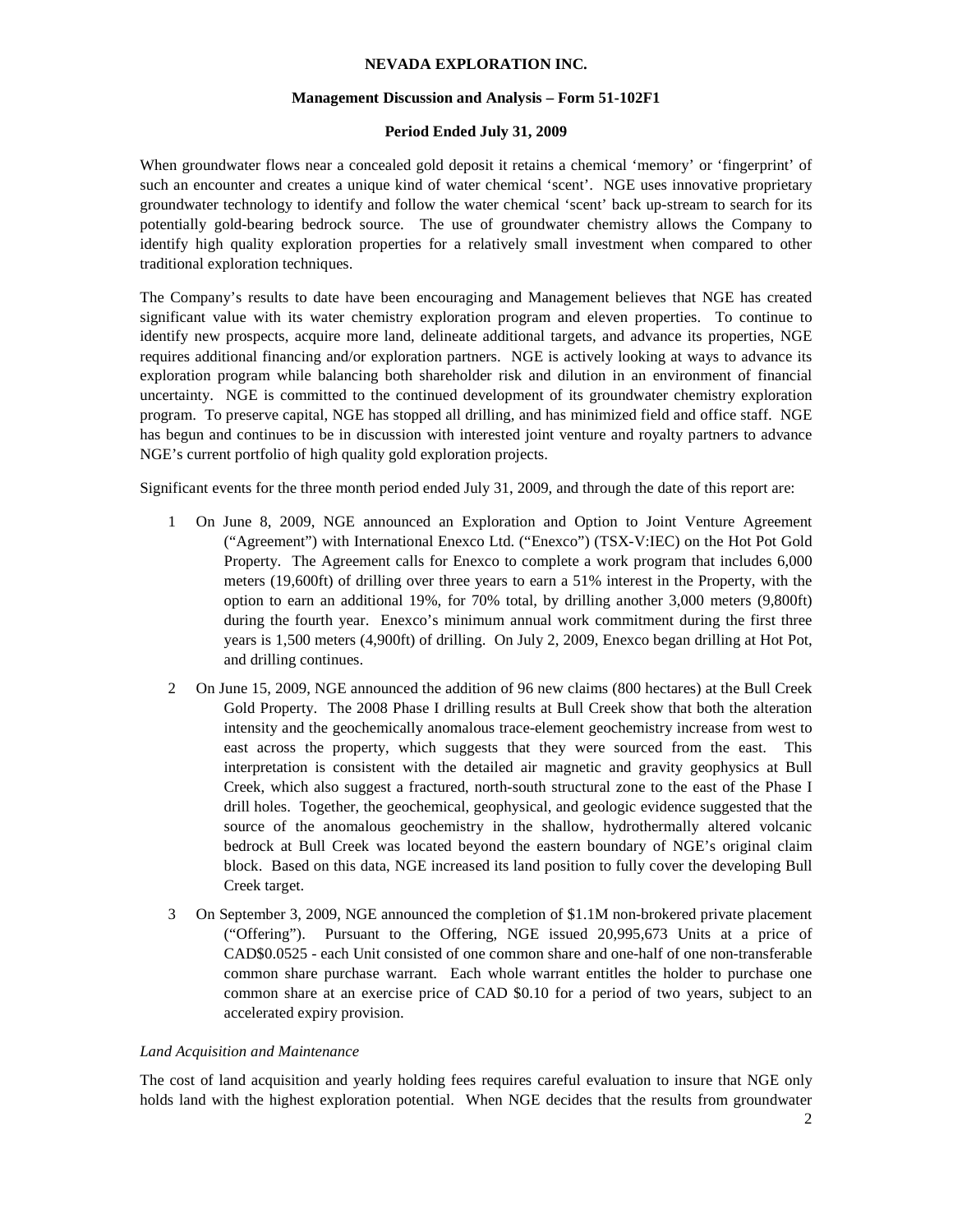## **Management Discussion and Analysis – Form 51-102F1**

## **Period Ended July 31, 2009**

sampling, soil geochemistry sampling, seismic surveys, gravity surveys, air magnetics surveys, and reverse circulation ("RC") drilling indicate that certain lands are no longer worth holding, NGE drops these lands. Conversely, when results indicate that certain other lands are worth acquiring, NGE acquires these lands.

As of September 28, 2009, NGE directly holds 2,434 unpatented mining claims and other mineral interests in the following properties:

| Project                  | <b>NGE Claims</b> |               | <b>OTHER</b>  | <b>Total</b>  |
|--------------------------|-------------------|---------------|---------------|---------------|
|                          | <b>Claims</b>     | Area $(km^2)$ | Area $(km^2)$ | Area $(km^2)$ |
| Fletcher Junction (FJ)   | 127               | 10.3          | 0.0           | 10.3          |
| Hot Pot (HP)             | 6                 | 0.5           | 8.8           | 9.3           |
| Bull Creek (BU)          | 301               | 24.4          | $0.0\,$       | 24.4          |
| Awakening (AW)           | 420               | 34.0          | $0.0\,$       | 34.0          |
| Sand Pass (SP)           | 197               | 15.9          | 9.4           | 25.3          |
| Winnemucca Mountain (WM) | 90                | 7.3           | 0.0           | 7.3           |
| Rye Patch (RP)           | 169               | 13.7          | 0.8           | 14.5          |
| Jungo (JU)               | 192               | 15.5          | $0.0\,$       | 15.5          |
| Dunphy (DU)              | 78                | 6.3           | $0.0\,$       | 6.3           |
| Kelly Creek (KC)         | 581               | 47.0          | 0.0           | 47.0          |
| Whiskey Flats (WF)       | 273               | 22.1          | 0.0           | 22.1          |
| <b>TOTAL</b>             | 2,434             | 197.0         | 19.0          | 216.0         |

## *Risk Management Strategy*

NGE manages exploration risk by focusing exploration resources in specific, planned stages on each property. If the results from one stage are positive, then exploration funds are expended on the next stage. If at any stage, results are negative, the property is dropped from further consideration. NGE's staged exploration manages risk and assures that properties showing positive results move aggressively through the exploration pipeline – exploration resources are continually focused on the most prospective targets.

NGE's exploration stages:

- − Groundwater Chemistry NGE first uses its proprietary hydroprobe sampling technology to collect regularized groundwater samples across areas shown to be prospective based on previous samples collected from existing springs and water wells. NGE uses the regularized groundwater chemistry samples to develop a computerized groundwater chemistry model of each target.
- − Acquisition NGE acquires the mineral rights covering prospective targets. If a target of exploration interest is on BLM land, NGE locates mineral claims. If a target lies on private land,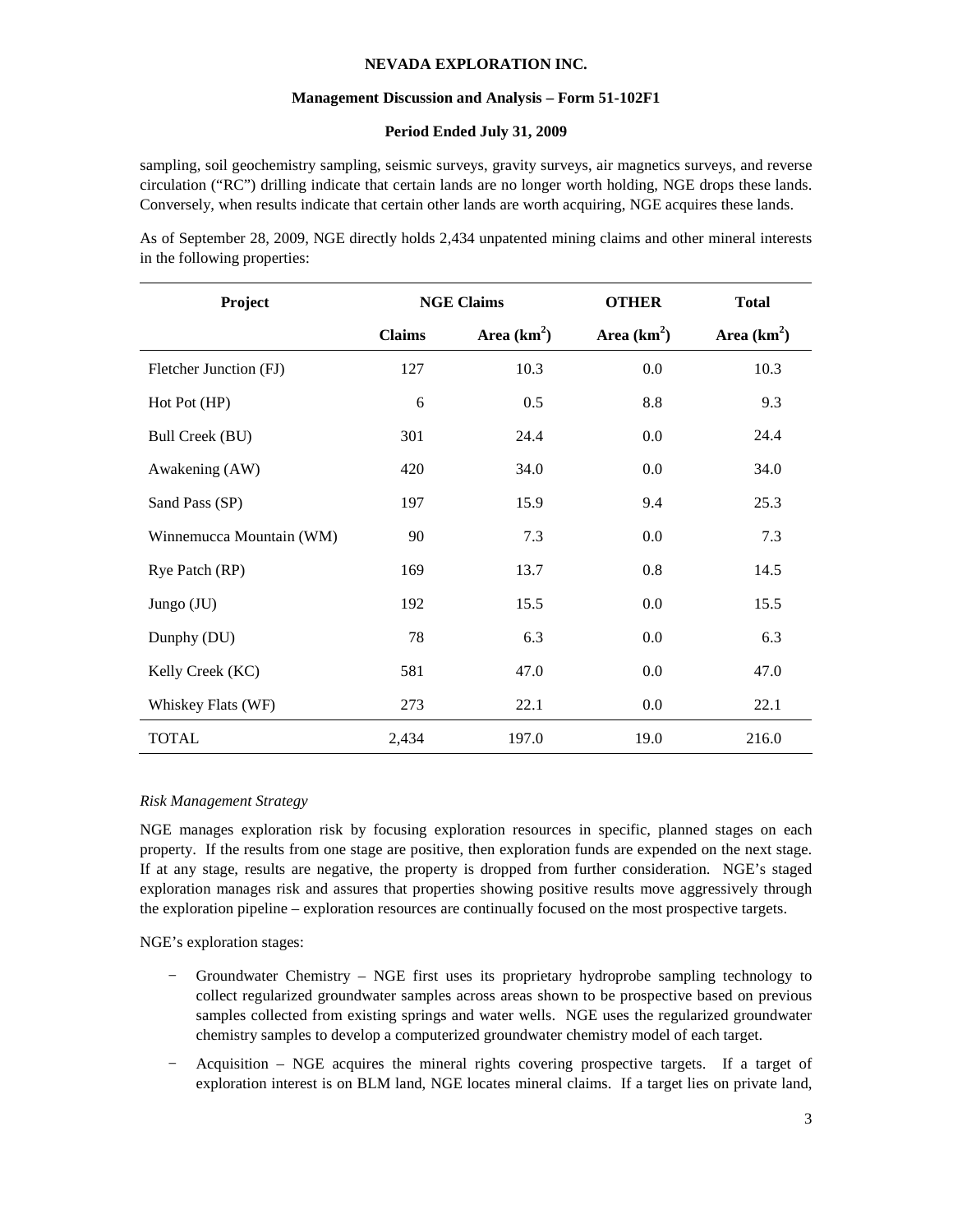## **Management Discussion and Analysis – Form 51-102F1**

# **Period Ended July 31, 2009**

NGE completes a title search to determine mineral title ownership, and then negotiates a mineral agreement with the owner to provide NGE with sufficient mineral title to proceed with exploration expenditures.

- − Soil Geochemistry NGE completes detailed soil sampling across areas demonstrating prospective groundwater chemistry to detect the possible vertical migration of gold and traceelements from the underlying bedrock into the soils above.
- − Gravity Geophysics NGE uses detailed gravity geophysics to provide valuable information about the depth to bedrock across the property. Gravity data can suggest areas of strong changes in the relief of the underlying bedrock, which can be indicative of underlying fault zones that often control the location of gold deposits.
- − Air Magnetics NGE uses detailed air magnetic geophysics to provide information on the types of rocks, fault zones, and hydrothermal alteration that accompany potential large gold deposits.
- Seismic Geophysics NGE uses seismic geophysics, where appropriate, to identify deep-seated, steeply-dipping fault zones that can be projected into the near surface environment. Major, highangle structures are important since they provide a potential conduit or 'plumbing' system for potential gold-bearing, hydrothermal fluids rising from depth to access near-surface areas where gold may be finally deposited from solution to form a gold ore body.
- RC Drilling where properties successfully pass through the above exploration stages, NGE uses RC drilling to test for: (1) shallow bedrock  $(< 1,000$ ft beneath the surface), (2) structures or faults in bedrock that may source potential mineralization, (3) bedrock that has been altered by hot water (hydrothermal fluids), (4) concentrations of gold and associated trace-elements in higher-thannormal (anomalous) concentrations in bedrock, and (5) sufficient prospective area to reasonably contain an economic resource. NGE evaluates all drilling results based on these criteria to determine whether or not to commit further exploration expenditures to each property.

# *Fletcher Junction (FJ)*

The Fletcher Junction Project is located in Mineral County, Nevada, approximately 30km southwest of Hawthorne, Nevada. The Company has a 100% interest in 127 claims  $(10.3 \text{km}^2)$  at the Fletcher Junction Project, subject to a 1.25% net smelter return royalty ("NSR") to Royal Gold, Inc.

On December 18, 2008, NGE announced the completion of Phase I RC drilling at Fletcher Junction, and presented detailed results demonstrating how NGE has used groundwater chemistry to discover a new, gold-bearing hydrothermal system in a covered bedrock setting. All nine wide-spaced drill holes that were completed to target depth encountered altered bedrock containing geochemically anomalous gold and goldassociated trace elements, as well as anomalous gold and trace-element groundwater chemistry. The bedrock, the alteration, and the suite of gold-associated trace elements are similar to those found at the nearby Aurora mining district, noted for historic, high grade underground production. NGE believes the first phase drilling results at Fletcher Junction justify a much larger, Phase II drilling program specifically designed to test the vertical fault zones believed to contain ore-grade gold mineralization that source the anomalous gold in groundwater, alluvium, quartz-boulders and bedrock at Fletcher Junction.

In preparation for Phase II drilling, NGE is working with the US Forest Service for a new Plan of Operations. During the summer of 2009, NGE's biological consultants completed the two required biological surveys, and have submitted these reports to the US Forest Service. NGE's archeological consultant is scheduled to complete the required cultural resource evaluation during October, 2009.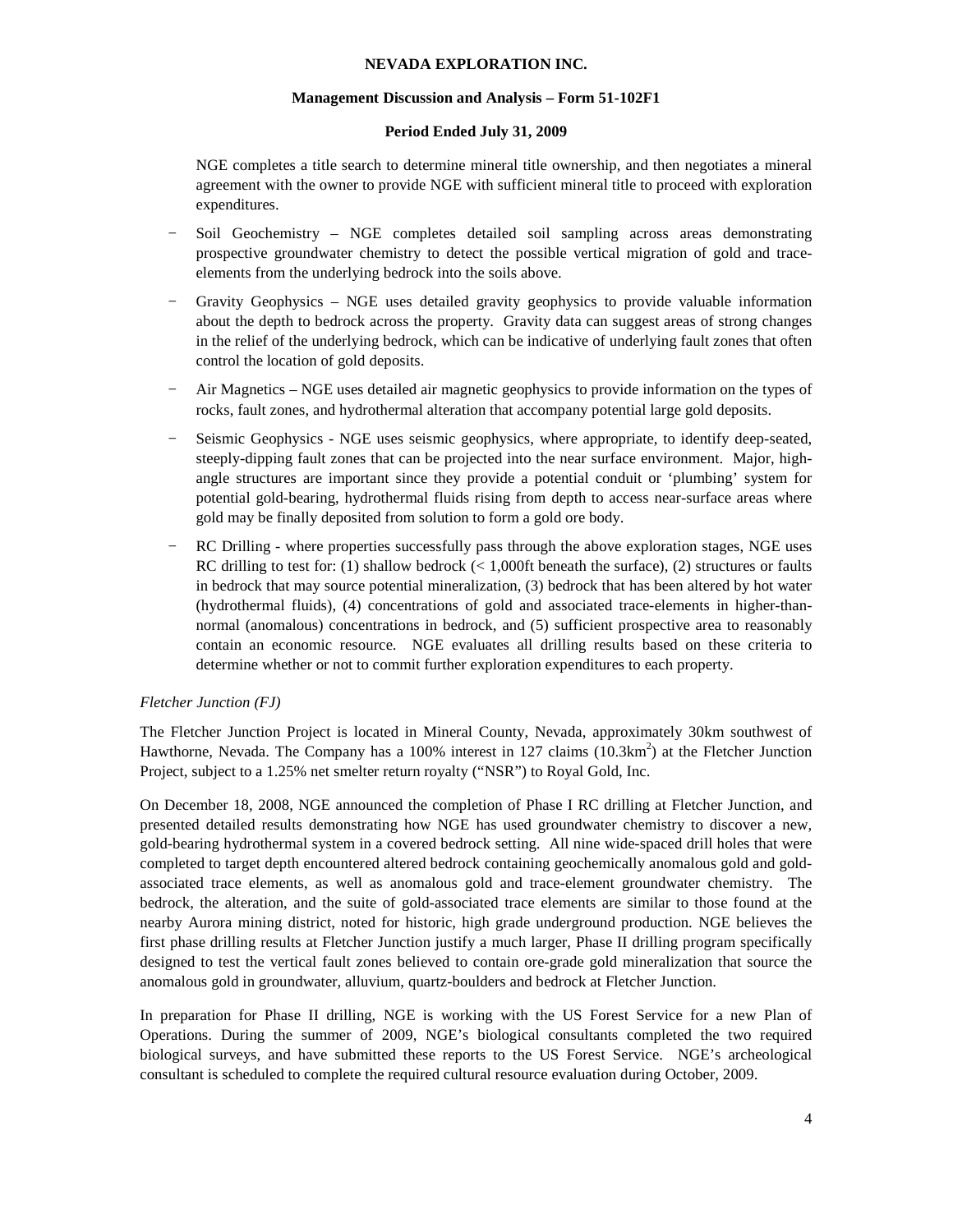## **Management Discussion and Analysis – Form 51-102F1**

# **Period Ended July 31, 2009**

While significant intervals of potentially ore grade mineralization were not encountered in Phase I drilling, management believes that the results at Fletcher Junction are substantive in that they demonstrate how NGE has used its unique and proprietary groundwater exploration technique to discover a new goldbearing, hydrothermal system in a covered bedrock setting. These results to date at Fletcher Junction add value to NGE's other projects that were all identified using the same groundwater chemistry exploration technology, and they establish NGE as a source of quality exploration projects for potential Joint Venture partners.

# *Hot Pot (HP)*

In 2004, regional reconnaissance groundwater sampling by NGE principals discovered another area of similarly anomalous groundwater chemistry near Hot Pot. In addition, regional gravity data suggested that the Hot Pot area was underlain by a bedrock high that was covered by a thin layer of sand  $\&$  gravel.

On September 16, 2004, the Company entered into a 10 year Mining Lease Agreement on  $8.8 \text{km}^2$  at the Hot Pot Project located in Humboldt County, Nevada, approximately 30km northwest of Battle Mountain, Nevada. The Mining Lease Agreement is subject to a 3% NSR to the land owner. The Company also controls 6 claims at Hot Pot (50 hectares). The lands within the Mining Lease Agreement and the 6 claims are subject to a 1.25% NSR to Royal Gold, Inc.

In 2005, nine RC drill holes were completed at Hot Pot to depths ranging from 92m (300ft) to 190m (620ft) for a total of 1,195m (3,900ft). The widely-spaced, shallow holes confirmed bedrock to range in depth from 33m (110ft) to 112m (370ft). The bedrock was hydrothermally altered and contained anomalous gold and trace elements similar to that associated with the Lone Tree gold mine. The area of anomalous groundwater chemistry was also confirmed and enlarged.

In 2007, NGE used its hydroprobe equipment to complete a detailed groundwater chemistry survey at Hot Pot on a 400m (1/4 mi) grid. The resulting groundwater chemistry model showed highly anomalous gold and trace elements chemistry and further expanded the area of exploration interest. Additionally, in 2007, NGE completed two seismic geophysical lines, which identified several deep, north-trending, steeplydipping fault zones.

In 2008, NGE completed a detailed gravity geophysical survey, which successfully mapped the relative depth to the underlying bedrock by measuring the density contrast between 200m sampling points. The gravity survey delineated sharp changes in the slope of the bedrock that coincided with the fault zones identified by seismic geophysics.

In 2008, NGE completed 10 vertical, RC drill holes to test small segments of the steeply-dipping fault zones identified by the 2007 seismic and gravity geophysics. Three vertical holes were spaced 100m (330ft) apart on each of three lines. The holes ranged in depth from 50m (165ft) to 175m (575ft) for a total of 1,085m (3,565ft). The shallow drill holes encountered hydrothermally altered bedrock containing anomalous gold and trace elements. Deeper, angle drill holes designed to cross cut the areas where the steeply-dipping fault zones had been projected were planned, but the drilling contractor was unable to complete the program.

Also in 2008, an energy company, with business interests separate from NGE, started a deep test drill hole on the Hot Pot property. In exchange for NGE seismic data, NGE was granted access to drill cuttings from the 1,372m (4,500ft) drill hole. Significantly, the deep drill hole encountered hydrothermally-altered, Paleozic Rocks underlying the Hot Pot Project. Hydrothermal alteration includes carbon re-mobilization, local bleaching, clay, de-calcification and secondary pyrite.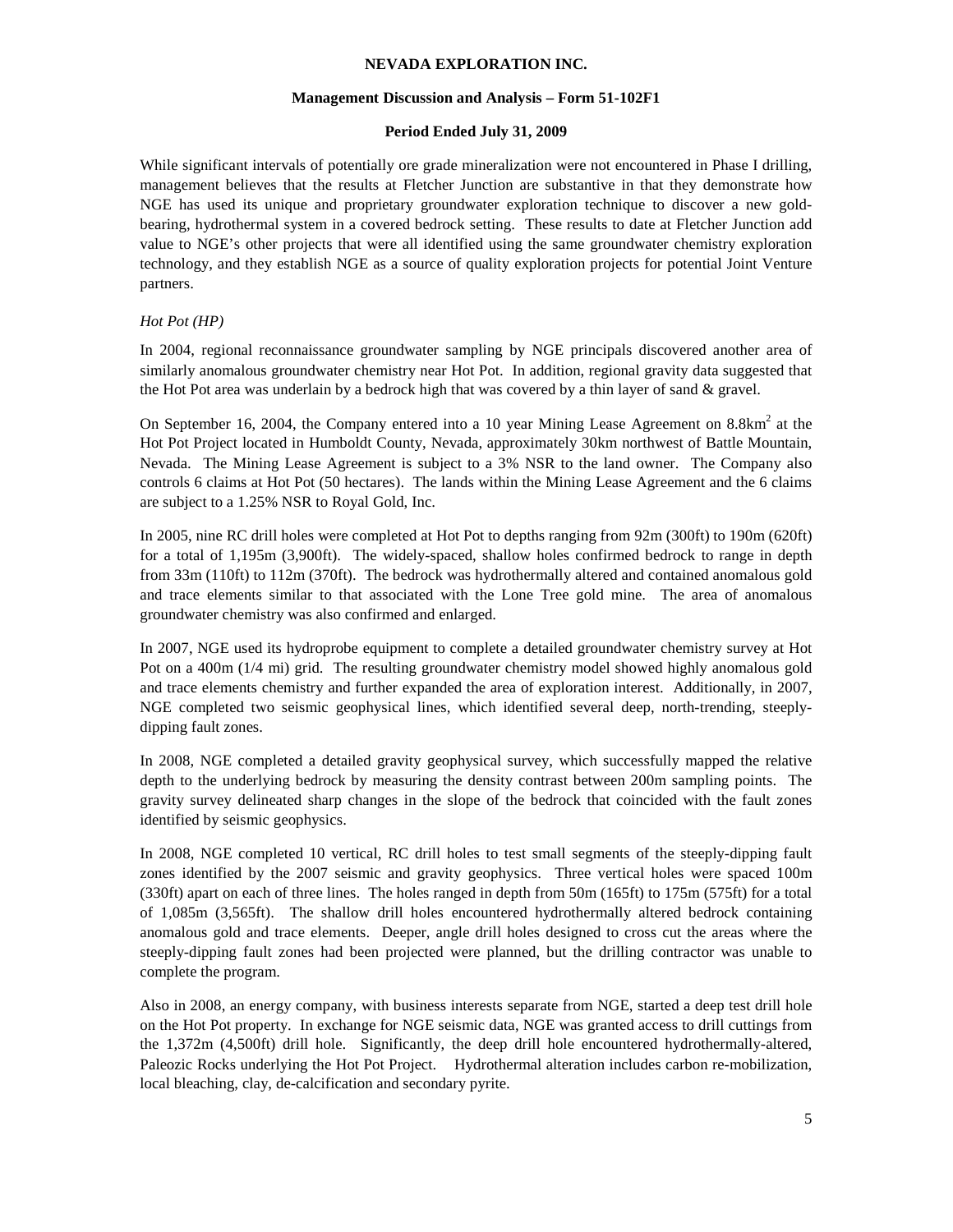## **Management Discussion and Analysis – Form 51-102F1**

## **Period Ended July 31, 2009**

Although potentially economic quantities of gold mineralization have not yet been encountered at Hot Pot, drilling to date has been wide-spaced and could have easily missed the type of high-angle fault zones that control significant known gold mineralization elsewhere in the region. The widely-distributed, highly anomalous gold in groundwater together with the large area of hydrothermally-altered and geochemically anomalous bedrock strongly suggests that higher values for gold in bedrock than have been discovered to date may still be located nearby. The next step is more closely-spaced, shallow, vertical drill holes and/or deeper, angle holes targeted to intersect steeply-dipping, potentially ore-bearing fault zones and favorable bedrock units.

On June 4, 2009, the Company entered into an Exploration Agreement with International Enexco Ltd. ("Enexco") whereby Enexco can earn a 51% interest in the Hot Pot Property by drilling 6,000 meters (19,600ft) over three years, with the option to earn an additional 19%, for 70% total, by drilling another 3,000 meters (9,800ft) during the fourth year. Enexco is currently drilling at Hot Pot.

## *Bull Creek (BU)*

The Bull Creek Project is located in Humboldt County, Nevada, approximately 60km west-northwest of Winnemucca, Nevada. The Company has a 100% interest in 301 claims  $(24.4 \text{km}^2)$  at Bull Creek.

In 2008, NGE completed a detailed groundwater survey at Bull Creek to delineate the project's anomalous groundwater chemistry, and then completed a detailed soil sampling program to both verify and model the surface geochemistry above the prospective groundwater chemistry target. Later in 2008, to further develop the project's exploration model, NGE completed both detailed gravity and airborne magnetic geophysical surveys to better understand the different rock types and possible fault zones concealed beneath the large expanse of sand and gravel covering the target. As a final input to the Bull Creek exploration model, NGE completed seismic geophysics to test for deep-seated fault zones. NGE combined these data sets to develop the conceptual targets for Phase I drill testing.

Phase I drilling at Bull Creek was specifically designed to test the concept that an undiscovered, potentially gold-bearing hydrothermal system is responsible for the anomalous gold and trace-elements discovered in the groundwater. During the 2008 Phase I program, NGE completed 18 RC drill holes at Bull Creek. The holes ranged from 0.4km (0.25mi) to over 1.6km (1.0mi) apart, and were scattered across the 41km<sup>2</sup> property, and the holes ranged in depth from 100m (300ft) to 300m (1,000ft). The drilling defined shallow bedrock along the eastern margin of the property, which ranged in depth from 15m (50ft) to 100m (300ft).

On February 23, 2009, NGE announced completion of data reduction for its Phase I drill program at Bull Creek. The drilling encountered several >200m (>650ft) intervals of hydrothermally altered and geochemically anomalous volcanic rock, but the drilling did not encounter any potentially ore-grade gold intervals at the locations tested. The increase in alteration intensity and geochemically anomalous traceelements seen in wide-spaced drill holes moving from west to east across the eastern half of the property suggests NGE has discovered the edge of a significant new hydrothermal system of exploration significance. NGE believes additional drilling is warranted farther to the east, and this conclusion is also supported by detailed gravity and air magnetic data. In 2009, NGE increased its claim position towards the east to cover the developing target.

The initial identification of anomalous groundwater chemistry at Bull Creek has resulted in a successful Concept Test: the discovery of a large area of hydrothermally-altered, shallow bedrock containing geochemically anomalous gold and gold-associated trace elements. These features of exploration significance are similar to those found at the nearby Sleeper Mine, which produced 1,700,000 ozs of gold and 1,900,000 ozs of silver from 1986 to 1996. NGE believes that additional drilling is warranted based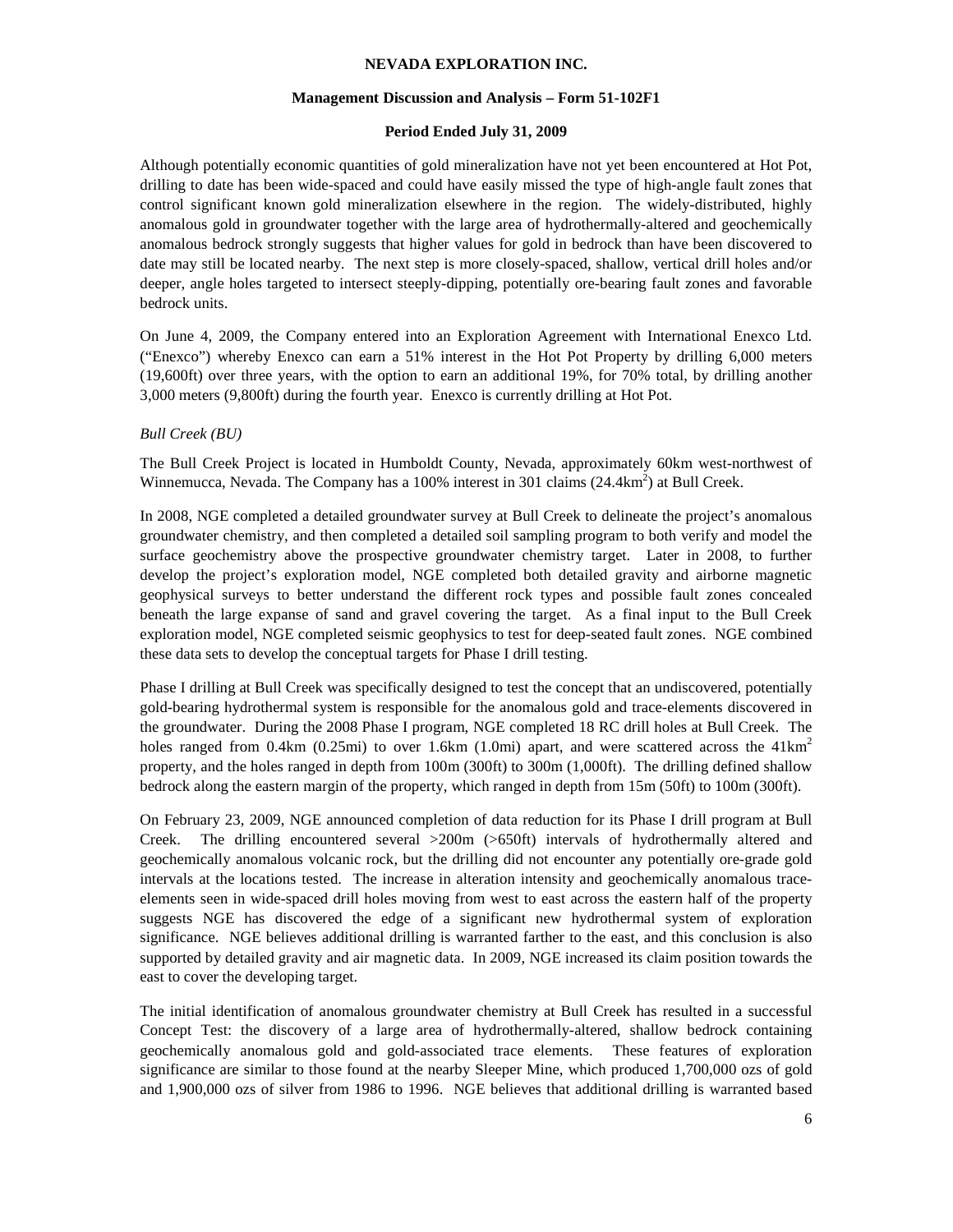## **Management Discussion and Analysis – Form 51-102F1**

# **Period Ended July 31, 2009**

upon the increase in alteration intensity and geochemically anomalous trace-elements seen in drill holes moving from west to east across the eastern half of the property. These results further demonstrate how NGE is using groundwater chemistry to efficiently and effectively reduce large, sand and gravel covered valley basins to discrete, highly prospective exploration targets deserving more focused and intense exploration expenditures.

# *Awakening (AW)*

The Awakening Project is located in Humboldt County, Nevada, approximately 50km north-northwest of Winnemucca, Nevada. The Company has a 100% interest in 420 claims  $(34.0 \text{km}^2)$  at Awakening. On July 1, 2008, the Company entered into a Mining Lease agreement with DIR Exploration Inc. on 15 claims (approx. 120 hectares) that are subject to a 3% NSR.

On August 18, 2008, NGE announced commencement of Phase I RC drilling at its Awakening property. Five holes were drilled, but none were completed to target depth due to challenging drilling conditions. Drilling has been suspended awaiting the availability of different drilling equipment.

# *Sand Pass (SP)*

The Sand Pass Project is located in Humboldt County, Nevada, approximately 10km north of Winnemucca, Nevada. The Company has a 100% interest in 197 claims  $(15.9 \text{km}^2)$  at SP, and on July 10, 2008, the Company entered into a Mining Lease agreement for another  $9.4 \text{km}^2$  with multiple parties, subject to a 2% NSR payable to private landholders.

## *Winnemucca Mountain (WM)*

The Winnemucca Mtn. Project is located in Humboldt County, Nevada, approximately 5km west of Winnemucca, Nevada. The Company has a 100% interest in 90 claims  $(7.3 \text{km}^2)$  at WM.

## *Rye Patch (RP)*

The Rye Patch Project is located in Pershing County, Nevada, approximately 30km northeast of Lovelock, Nevada. The Company has a 100% interest in 169 claims  $(13.7 \text{km}^2)$  at RP. On May 22, 2008, the Company entered into a Mining Lease Agreement on another 65 hectares with a private party, subject to a 2.0% NSR; and on July 21, 2008, the Company entered into a Mining Lease Agreement on an additional 16 hectares from another private party, also subject to a 2.0% NSR payable to a private landholder.

## *Jungo (JU)*

The Jungo Project is located both Humboldt and Pershing Counties, Nevada, approximately 60km west of Winnemucca, Nevada. The Company has a 100% interest in 192 claims  $(15.5 \text{km}^2)$  at JU.

## *Dunphy (DU)*

The Dunphy Project is located in Eureka County, Nevada, approximately 40km east of Battle Mountain, Nevada. The Company has a 100% interest in 78 claims  $(6.3 \text{km}^2)$  at DU.

## *Kelly Creek (KC)*

The Kelly Creek Project is located in Humboldt County, Nevada, approximately 40km north-northwest of Battle Mountain, Nevada. The Company has a 100% interest in all 581 claims  $(47.0 \text{km}^2)$  at KC.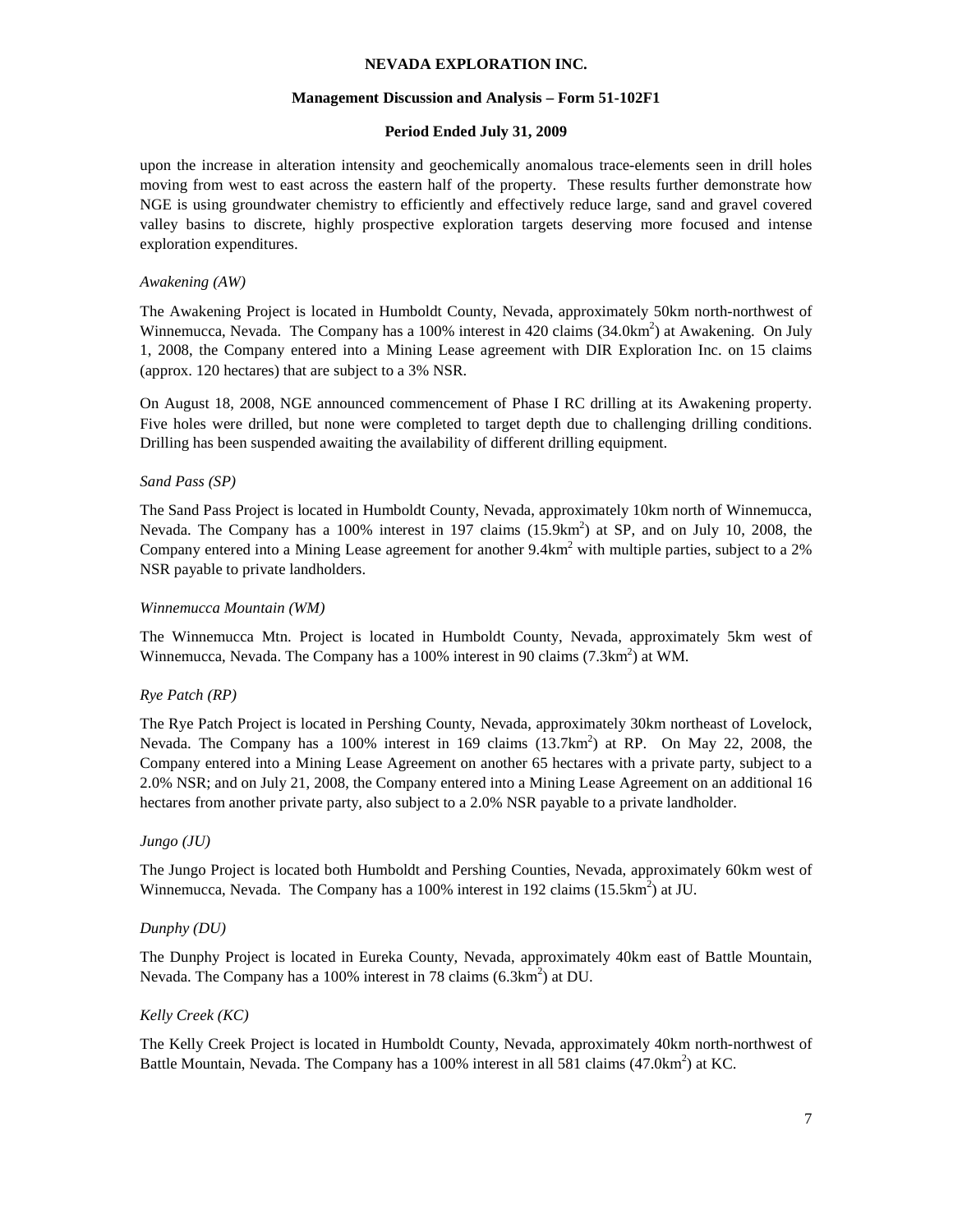## **Management Discussion and Analysis – Form 51-102F1**

# **Period Ended July 31, 2009**

## *Whiskey Flats (WF)*

The Whiskey Flats Project is located in Mineral County, Nevada, approximately 20km south of Hawthorne, Nevada. The Company has a 100% interest in 273 claims  $(22.1 \text{km}^2)$  at WF.

# *Summary of Project Work Completed to Date*

To date, NGE has completed: detailed groundwater chemistry sampling on all eleven (11) properties; detailed soil chemistry on seven (7) properties; detailed air magnetic geophysics on six (6) properties; detailed gravity geophysics on six (6) properties; and Phase I drilling on three (3) properties. The results at each of the properties are encouraging and justify additional exploration expenditures. The table below summarizes the completion dates for the referenced work.

| <b>PROPERTY</b>         | Water<br><b>Chemistry</b> | <b>Soil</b><br><b>Chemistry</b> | Air<br><b>Magnetics</b> | Gravity | <b>Phase I</b><br><b>Drilling</b> |
|-------------------------|---------------------------|---------------------------------|-------------------------|---------|-----------------------------------|
| Fletcher Junction (FJ)  | 2005                      |                                 |                         |         | 2008                              |
| Hot Pot (HP)            | 2007                      | 2007                            |                         | 2008    | 2008                              |
| Bull Creek (BU)         | 2008                      | 2008                            | 2008                    | 2008    | 2008                              |
| Awakening (AW)          | 2008                      | 2008                            | 2008                    | 2008    |                                   |
| Sand Pass (SP)          | 2007                      | 2008                            | 2008                    | 2008    |                                   |
| Winnemucca Mtn.<br>(WM) | 2007                      | 2008                            | 2008                    | 2008    |                                   |
| Rye Patch (RP)          | 2007                      | 2008                            | 2008                    |         |                                   |
| Jungo $(JU)$            | 2008                      |                                 | 2008                    | 2008    |                                   |
| Dunphy (DU)             | 2007                      | 2008                            |                         |         |                                   |
| Kelly Creek (KC)        | 2007                      |                                 |                         |         |                                   |
| Whiskey Flats (WF)      | 2008                      |                                 |                         |         |                                   |
| <b>TOTAL</b>            | 11                        | $\overline{7}$                  | 6                       | 6       | 3                                 |

## Summary of Quarterly Results

The following table sets out selected unaudited financial information, presented in Canadian dollars and prepared in accordance with generally accepted accounting principles in Canada, for each of the last eight quarters. The information contained herein is drawn from interim financial statements of the Company for each of the aforementioned eight quarters.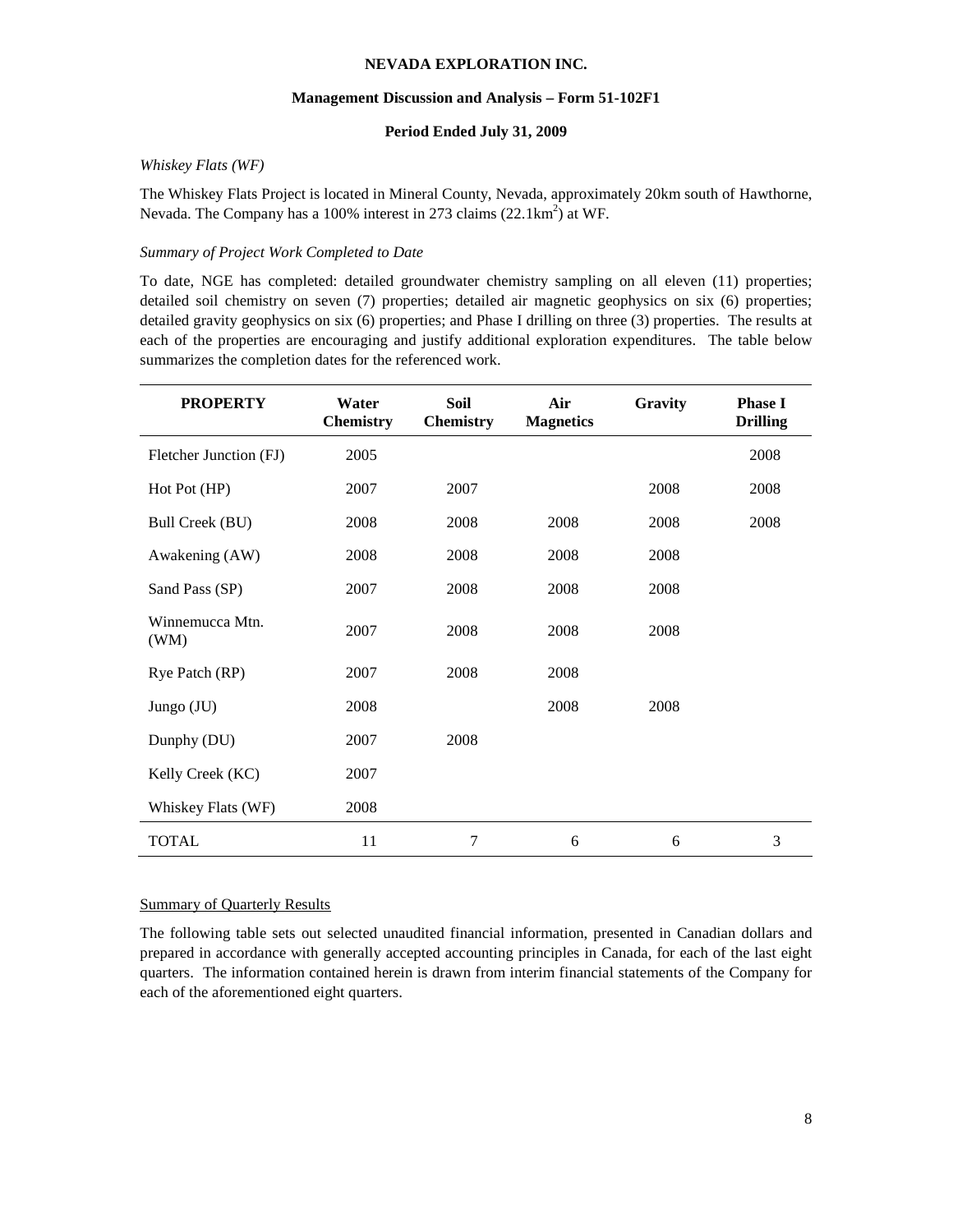#### **Management Discussion and Analysis – Form 51-102F1**

|                              | 2009       | 2009       | 2009              | 2008       |
|------------------------------|------------|------------|-------------------|------------|
| <b>Quarter Ending</b>        | July 31    | April 30   | <b>January 31</b> | October 31 |
| Revenue                      | 2,470      | 15,255     |                   | 23,036     |
| Working Capital (Deficiency) | (147, 413) | 75.864     | 307.729           | 400,536    |
| <b>Expenses</b>              | 308.983    | 125,060    | 465,495           | 855,707    |
| Net Loss                     | (319, 428) | (109, 805) | (465, 495)        | (832,671)  |
| Net Loss (per Share)         | (0.01)     | (0.03)     | (0.008)           | (0.01)     |

## **Period Ended July 31, 2009**

|                        | 2008      | 2008      | 2008              | 2007       |
|------------------------|-----------|-----------|-------------------|------------|
| <b>Quarter Ending</b>  | July 31   | April 30  | <b>January 31</b> | October 31 |
| Revenue                | 4,533     | 99.824    |                   | 3,642      |
| <b>Working Capital</b> | 1,401,806 | 2,742,917 | 2,637,733         | 2,409,638  |
| <b>Expenses</b>        | 573,602   | 1,069,462 | 579,798           | 566,821    |
| Net Loss               | (569,069) | (969,638) | (579,798)         | (563, 179) |
| Net Loss (per Share)   | (0.01)    | (0.01)    | (0.01)            | (0.01)     |

### Results of Operations

#### *Revenue*

NGE did not generate any significant revenue in the three month period ending July 31, 2009. The Company continues to expend its resources searching for and advancing properties that may contain economic resources that would allow the Company either to sell its interests or to setup mining operations and extract enough gold to be profitable.

#### *Operating Expenses*

During the three month period ended July 31, 2009, NGE's expenses were \$308,983, compared to \$573,602 for the three month period ended July 31, 2008. The decrease was due to a decrease in activity and a reduction of staff.

Office expenses during the three month period ended July 31, 2009, were \$13,891, compared to \$107,055 for the three month period ended July 31, 2008. The decrease was due to a decrease in activity and a reduction of staff.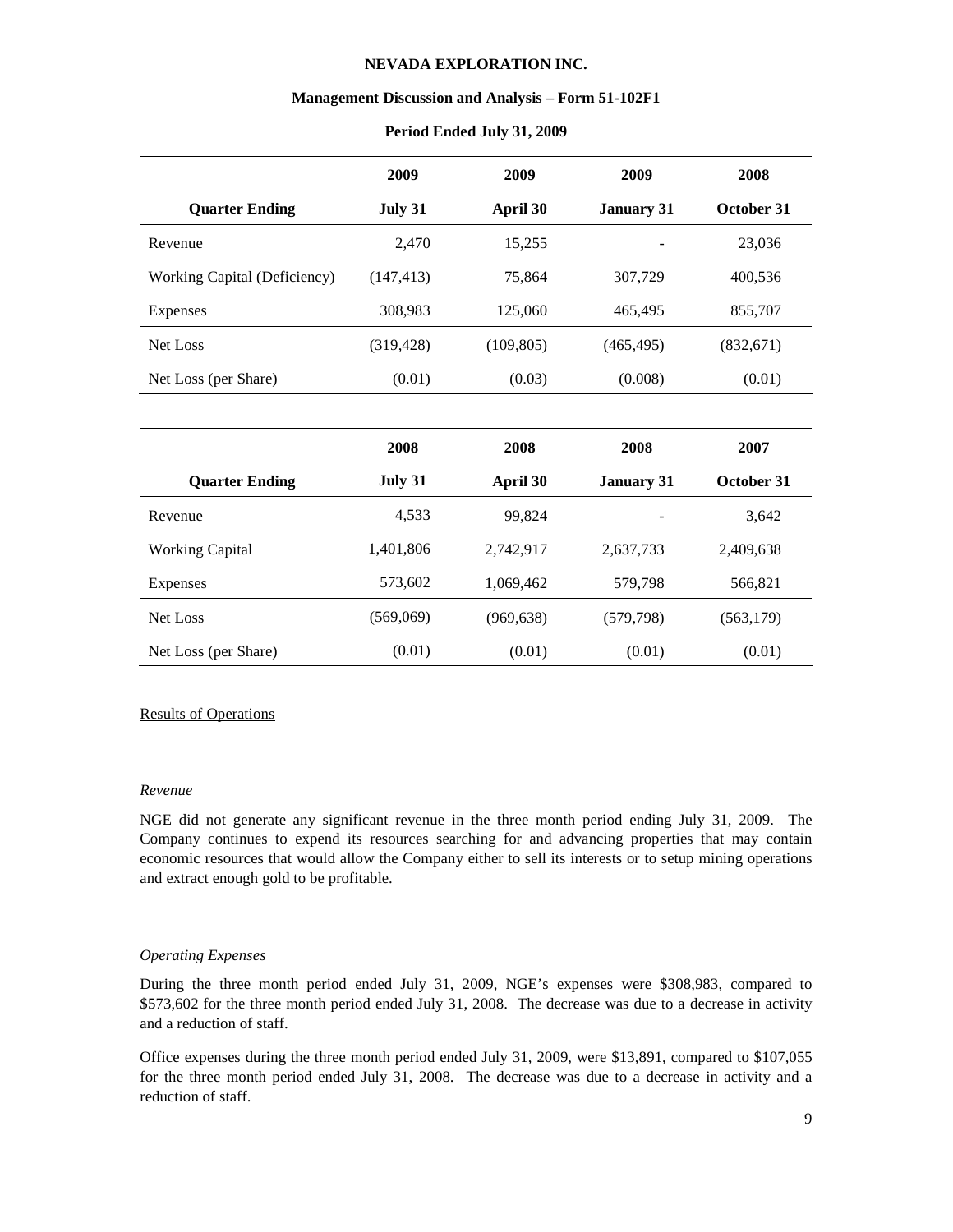## **Management Discussion and Analysis – Form 51-102F1**

# **Period Ended July 31, 2009**

Professional fees, consulting, and investor relations costs during the three month period ended July 31, 2009, were \$28,975, compared to \$55,644 for the three month period ended July 31, 2008. The decrease was due to a decrease in activity and a decrease in the use of professionals, consultants, and investor relations.

Rent costs for the three month period ended July 31, 2009, were \$35,790, compared to \$26,952 for the three month period ended July 31, 2008. During the year ended April 30, 2009, the Company was receiving a discount on their rent.

Salaries during the three month period ended July 31, 2009, were \$104,707, compared to \$218,537 for the three month period ended July 31, 2008. The decrease was due to a reduction of staff.

The total stock-based expense for the three month period ended July 31, 2009, was \$69,230, compared to \$225,990 for the three month period ended July 31, 2008. Stock-based compensation expense during the period ended July 31, 2009 relates to the fair value of options, granted in prior periods, that vested during the period ended July 31, 2009.

Travel costs for the three month period ended July 31, 2009, were \$700 compared to \$14,927 for the three month period ended July 31, 2008. The decrease was due to a decrease in activity.

# Assets & Liabilities

The Company's long term debt for the three month period ended July 31, 2009, is \$20,812 compared to the three month period ended July 31, 2008, of \$111,812. The long term debt consists of loans for one vehicle and one backhoe. During the three month period ended July 31, 2009, NGE sold three vehicles.

Deposits for land reclamation also add to the Company's asset base. Deposits for the three month period ended July 31, 2009, are \$108,540. These deposits (bonds) are required by the U.S Bureau of Land Management (BLM) and US Forest Service (USFS) to ensure that reclamation and clean-up work on NGE's properties will be completed to the satisfaction of the BLM and the USFS. NGE has completed all required BLM reclamation work to date, including dirt-work and seeding, and has to wait for vegetation to regrow before 100% of the bonds will be released. Several roads remain un-reclaimed on USFS lands at NGE's Fletcher Junction property, while all other reclamation has been completed.

## Liquidity and Capital Resources

The Company has financed its operations primarily through the issuance of common shares, loans proceeds and advances from related parties. The Company continues to seek capital through various means including the issuance of equity and/or debt.

The financial statements have been prepared on a going concern basis which assumes that the Company will be able to realize its assets and discharge its liabilities in the normal course of business for the foreseeable future. The continuing operations of the Company are dependent upon its ability to continue to raise adequate financing and to commence profitable operations in the future.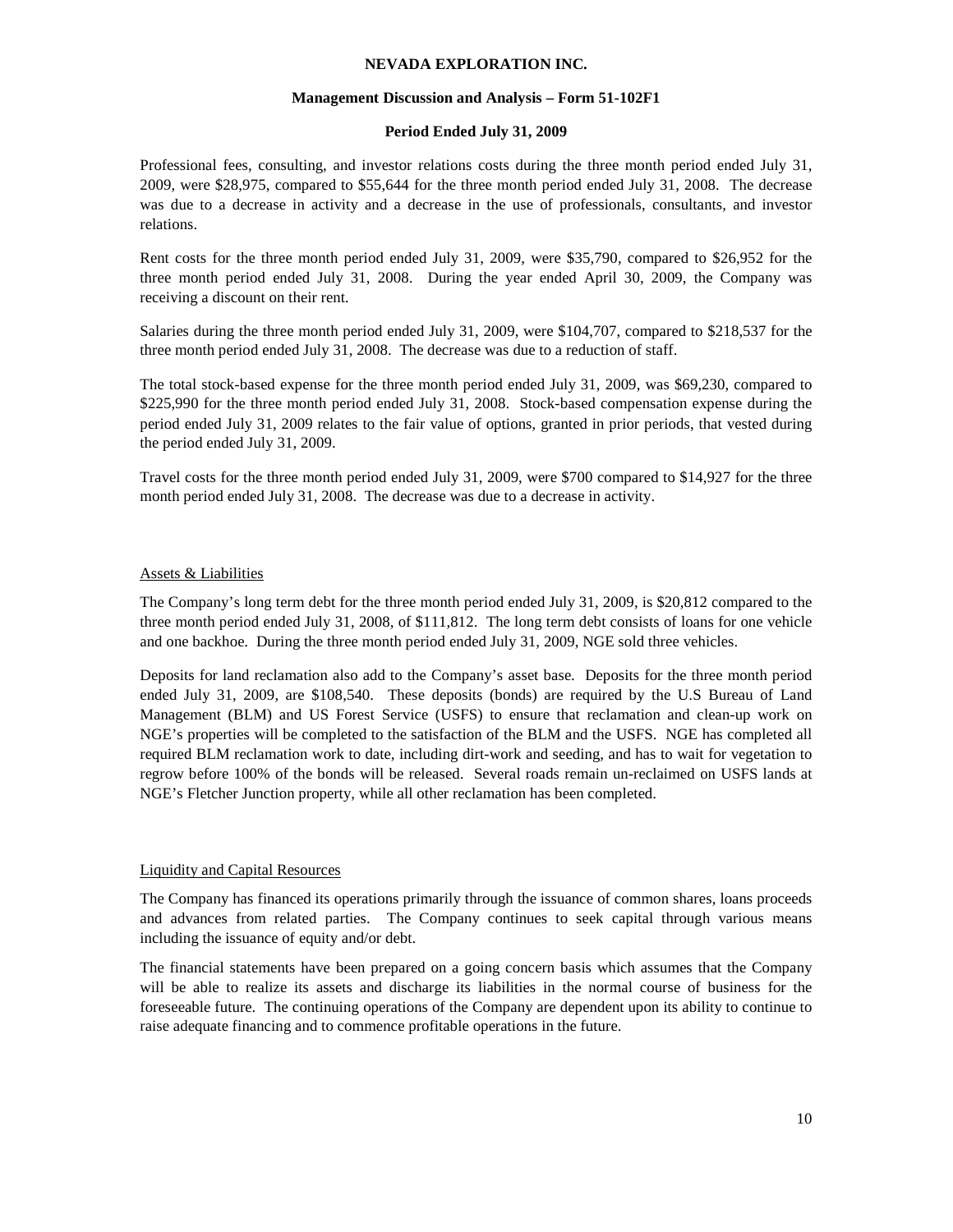#### **Management Discussion and Analysis – Form 51-102F1**

|                              | <b>July 31,</b><br>2009 | April 30,<br>2009 |             |
|------------------------------|-------------------------|-------------------|-------------|
| Working (deficiency) capital | \$<br>(147, 413)        | \$                | 75,864      |
| Deficit                      | (7,235,794)             |                   | (6,916,366) |

## **Period Ended July 31, 2009**

Net cash used in operating activities for the period ended July 31, 2009 was \$143,953 compared to net cash used of \$400,208 during the period ended July 31, 2008 and consists primarily of the operating loss and changes in non-cash working capital items.

Net cash provided by investing activities for the period ended July 31, 2009 was \$55,825 compared to net cash used of \$1,510,497 during the period ended July 31, 2008. NGE has slowed down it's exploration activities and sold some equipment, leading to cash provided in 2009 compared to cash used in 2008.

Net cash provided by financing activities for the period ended July 31, 2009, was \$101,544 compared to net cash provided of \$248,033 for the period ended July 31, 2008.

## Capital Resources

During the three month period ended July 31, 2009, the Company received a loan of USD\$100,000. The loan has no specific repayment terms and had interest attached of 25% per annum. On September 16, 2009, the Company settled the loan in full.

Subsequent to July 31, 2009, the Company issued 20,995,673 units for gross proceeds of \$1,102,273 aby way of a non-brokered private placement. Each unit consists of one common share and one-half of one common share purchase warrant. Each whole warrant will entitle the holder to purchase one common share at an exercise price of \$0.10 for a period of two years. In the event that the Company's volume weighted average share price averages at or above \$0.20 per share for 20 consecutive trading days on the TSX Venture Exchange, then the Company shall have the right to accelerate the warrant exercise period to the 30th day after the date on which the Company gives notice of acceleration. All shares issued are subject to a four month hold period expiring December 21, 2009, as well as to any other re-sale restrictions imposed by applicable securities regulatory authorities.

#### Off Balance Sheet Arrangements

As at July 31, 2009, NGE had no off balance sheet arrangements such as guaranteed contracts, contingent interests in assets transferred to an entity, derivative instrument obligations or any instruments that could trigger financing, market or credit risk to NGE.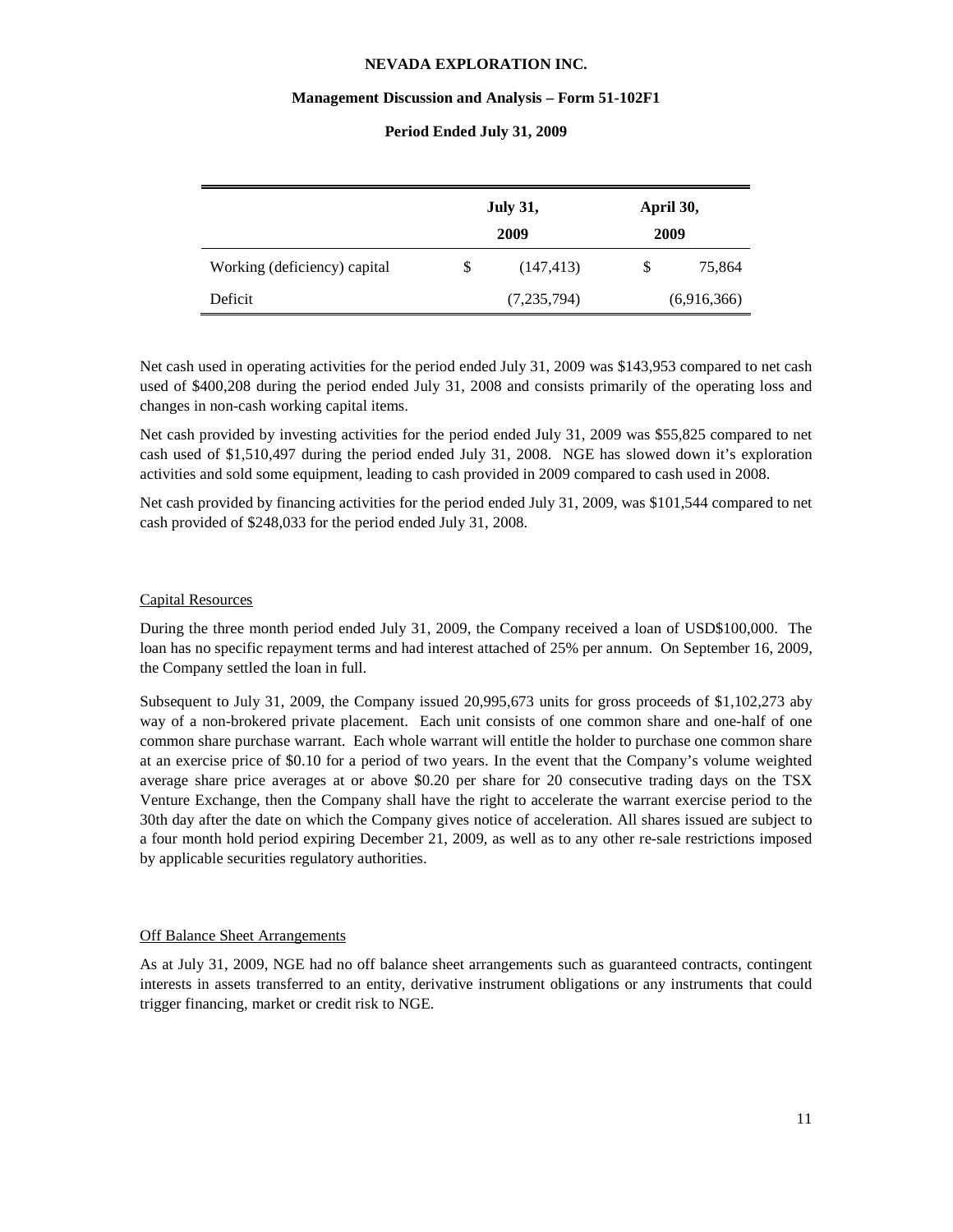#### **Management Discussion and Analysis – Form 51-102F1**

## **Period Ended July 31, 2009**

## Transactions with Related Parties

During the period ended July 31, 2009, the Company accrued US\$60,000 (2008 – US\$30,000) in management fees, recorded as salaries, to officers and directors of the Company

As at July 31, 2009, loans receivable includes an amount of \$157,286 (April 30, 2009 - \$234,927) receivable from two officers and directors of the Company. Included in the loan receivable is approximately \$30,000 of accrued interest receivable.

These transactions were in the normal course of operations and were measured at the exchange amount, which is the amount of consideration established and agreed to by the related parties.

#### Disclosure of Outstanding Share Data

As at September 25, 2009, the Company has 80,024,777 common shares issued and outstanding and has the following stock options and warrants outstanding:

|                      | Number<br>of Shares   | Exercise<br>Price | <b>Expiry Date</b>              |
|----------------------|-----------------------|-------------------|---------------------------------|
| <b>Stock options</b> | 600,000               | \$0.60            | March 9, 2012                   |
|                      | 500,000<br>500,000    | 0.60<br>0.95      | April 23, 2011<br>June 8, 2012  |
|                      | 150,000<br>1,100,000  | 1.00<br>1.00      | June 11, 2012<br>March 4, 2013  |
|                      | 200,000               | 0.78              | June 13, 2013                   |
| <b>Warrants</b>      | 510,000               | 1.50              | January 10, 2010                |
|                      | 395,000<br>10,658,836 | 1.50<br>$0.10\,$  | March 12, 2010<br>July 29, 2011 |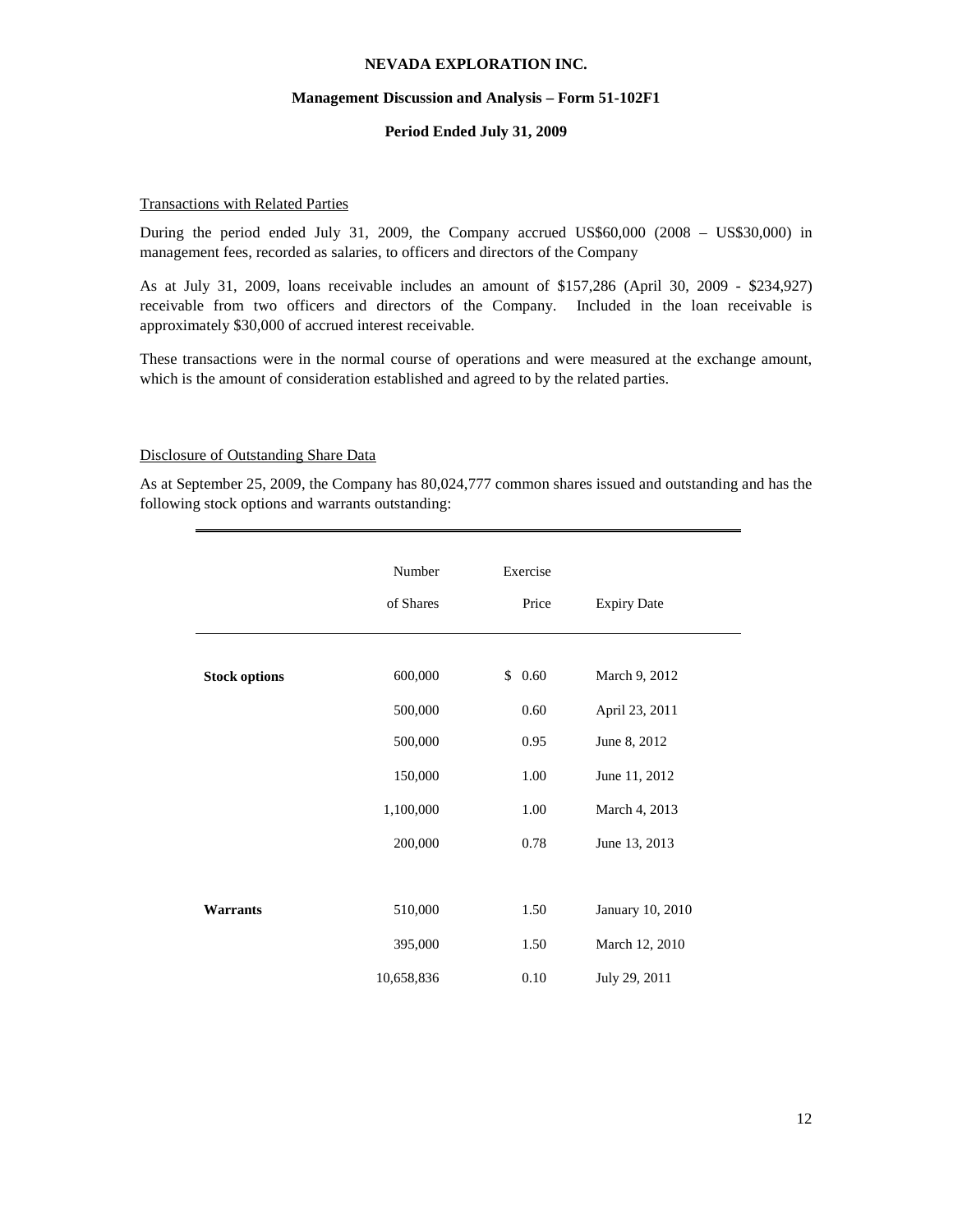## **Management Discussion and Analysis – Form 51-102F1**

# **Period Ended July 31, 2009**

## Financial Instruments and Other Instruments

## *Risk Management Policies*

The Company is exposed to risk due to the nature of its financial instruments. Risk management is the responsibility of management and the Company did not use derivative instruments.

# *Fair Value*

The Company estimates the fair value of its financial instruments based on current interest rates, market value and pricing of financial instruments with comparable terms. Unless otherwise indicated, the carrying value of these financial instruments approximates their fair market value because of the near maturity of those instruments.

As at July 31, 2009, the carrying amount of current financial assets and liabilities approximated the fair value because of the near maturity of those instruments and the carrying value of term deposits and the long-term debt is considered to approximate fair value since it bears interest at current rates for similar types of borrowing arrangements or investments.

The Company has implemented the following classifications:

- − Cash and cash equivalents and deposits are classified as held-for-trading and any period change in fair value is recorded through net income.
- − Term deposits, accounts receivable and loans receivable are classified as loans and receivables and are measured at amortized cost using the effective interest rate method.
- − Accounts payable and accrued liabilities and long-term debt are classified as other than held-fortrading liabilities and are measured at amortized cost using the effective interest rate method.

# *Credit Risk and Interest Rate Risk*

Unless otherwise noted, it is management's opinion that the Company is not exposed to significant interest or credit risk arising from these financial instruments

# *Liquidity Risk*

Liquidity risk is the risk that the Company will not be able to meet its financial obligations as they fall due. The Company manages liquidity risk through the management of its capital structure and financial leverage, as outlined in Note 13 ("Capital Disclosures"). It also manages liquidity risk by continuously monitoring actual and projected cash flows. The Board of Directors reviews and approves the Company's operating and capital budgets, as well as any material transactions out of the normal course of business.

# *Foreign Exchange*

The Company is exposed to financial risk arising from fluctuations in foreign exchange rates and the degree of volatility of these rates. A significant portion of the Company's expenses is denominated in US dollars. Consequently, certain assets, liabilities and operating expenses are exposed to currency fluctuations. The Company does not use derivative instruments to reduce its exposure to foreign currency risk.

At the year ending July 31, 2009, the Company is exposed to currency risk through the following assets and liabilities denominated in US dollars: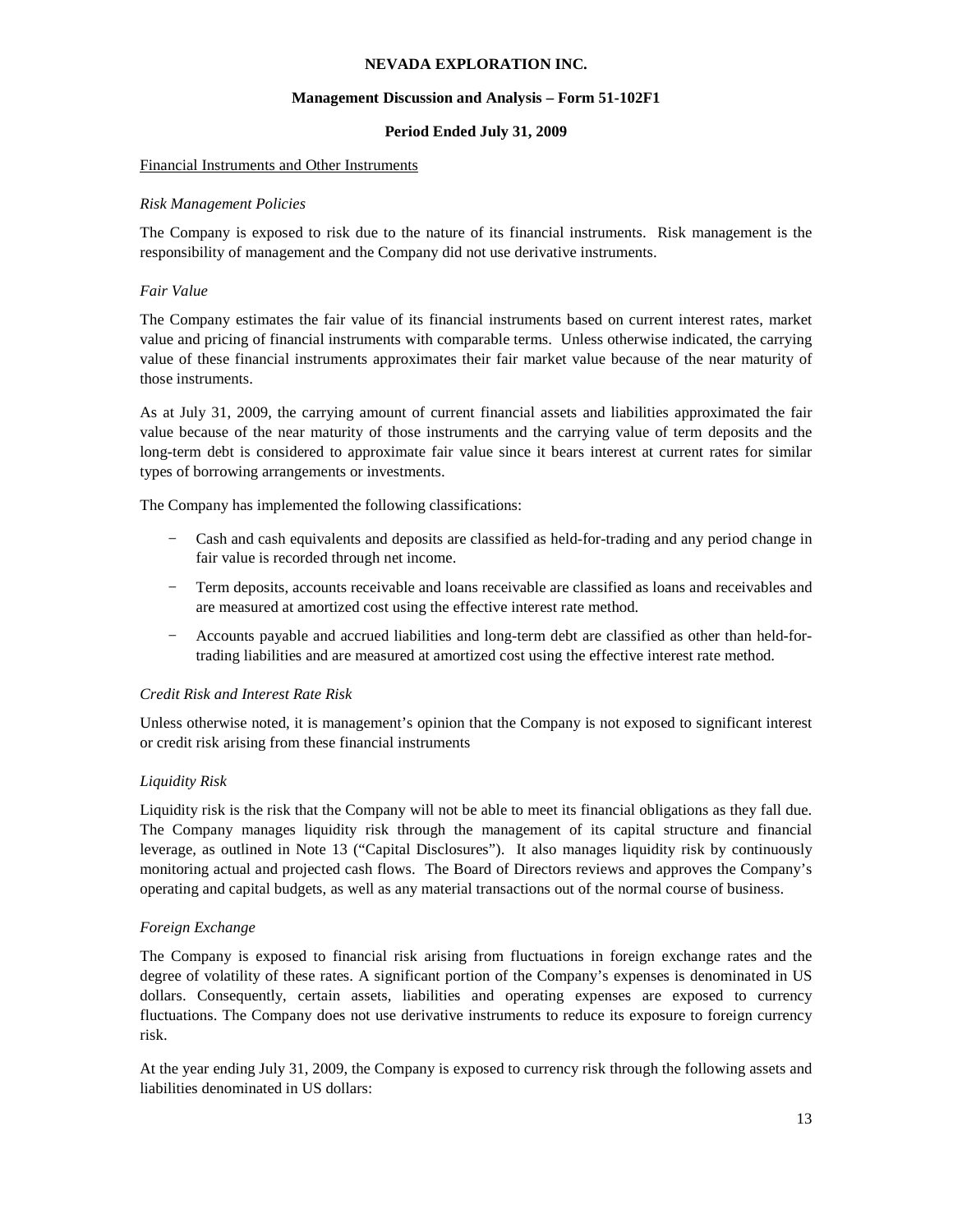## **Management Discussion and Analysis – Form 51-102F1**

|                                          | <b>USD</b>   |  |
|------------------------------------------|--------------|--|
| Cash and cash equivalents                | \$<br>42,500 |  |
| <b>Amounts Receivable</b>                | 360          |  |
| Loans receivable                         | 152,600      |  |
| Deposits and bonds                       | 99,900       |  |
| Accounts payable and accrued liabilities | 113,500      |  |
| Loan payable                             | 110,200      |  |
| Long Term Debt                           | 19,150       |  |

# **Period Ended July 31, 2009**

# *Net Exposure*

Based on the above net exposures as at the year ending July 31, 2009, and assuming that all other variables remain constant, a 10% change in the value of the US dollar against the Canadian dollar would result in an increase of \$5,000 in the loss from operations.

# Capital Disclosures

The Company's objectives when managing capital are: to safeguard its ability to continue as a going concern; and to have sufficient capital to be able to fund the exploration and development of its mineral properties and acquisition of other mineral resources, for the benefit of its shareholders.

In order to maintain its capital structure, the Company, is dependent on equity funding and when necessary, raises capital through the issuance of equity instruments, primarily comprised of common shares and incentive stock options. In the management of capital, the Company includes the components of shareholders' equity as well as cash.

The Company prepares annual estimates of exploration expenditures and monitors actual expenditures compared to the estimates to ensure that there is sufficient capital on hand to meet ongoing obligations. The Company's investment policy is to invest its cash in highly liquid short-term deposits with terms of one year or less and which can be liquidated after thirty days without interest penalty. The Company currently has insufficient capital to fund its exploration programs and to cover its administrative costs for the next twelve months. The Company is not subject to any externally imposed capital requirements.

# Risks and Uncertainties

In conducting its business, NGE is subject to a wide variety of risks and uncertainties which are more fully described in section 1 of the MD&A.